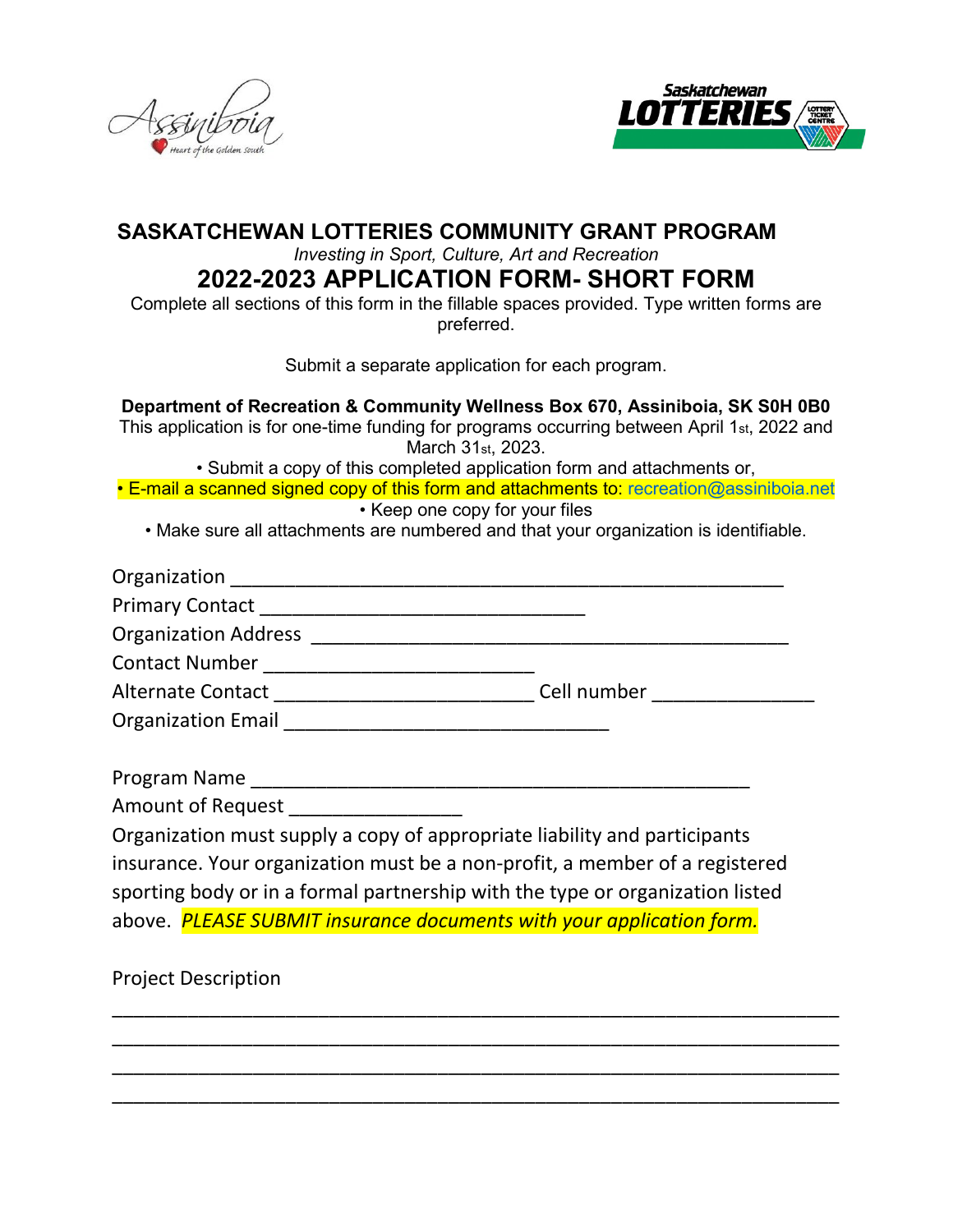| Project Start date |  |
|--------------------|--|
|                    |  |

Proposed Expenditures **Dollar Amount** 

Total Project estimated Costs \_\_\_\_\_\_\_\_\_\_\_\_\_\_\_\_\_\_\_\_ Grant Amount Requested \_\_\_\_\_\_\_\_\_\_\_\_\_\_\_\_\_\_\_\_

| <b>Signature of Contact Person</b> |  |
|------------------------------------|--|
|                                    |  |

Date \_\_\_\_\_\_\_\_\_\_\_\_\_\_\_\_\_\_\_\_\_

### **USE OF MONEY**

The Organization hereby agrees to use any money or services provided to the Organization pursuant to the Saskatchewan Lotteries Community Grant Program only in the manner set out in this application. The Town of Assiniboia reserves the right to demand, at any time, the return of monies unexpended by the Organization if the Organization uses the money in a manner that, in the opinion of the Town, is inconsistent with the objectives of the Saskatchewan Lotteries Community Grant Program or with the Organization's description in this application.

\_\_\_\_\_\_\_\_\_\_\_\_\_\_\_\_\_\_\_\_\_\_\_\_\_\_\_\_\_\_\_\_\_\_\_\_\_\_\_\_\_\_\_\_\_\_\_\_\_\_\_\_\_\_\_\_\_\_\_\_\_\_\_\_\_\_\_ \_\_\_\_\_\_\_\_\_\_\_\_\_\_\_\_\_\_\_\_\_\_\_\_\_\_\_\_\_\_\_\_\_\_\_\_\_\_\_\_\_\_\_\_\_\_\_\_\_\_\_\_\_\_\_\_\_\_\_\_\_\_\_\_\_\_\_ \_\_\_\_\_\_\_\_\_\_\_\_\_\_\_\_\_\_\_\_\_\_\_\_\_\_\_\_\_\_\_\_\_\_\_\_\_\_\_\_\_\_\_\_\_\_\_\_\_\_\_\_\_\_\_\_\_\_\_\_\_\_\_\_\_\_\_ \_\_\_\_\_\_\_\_\_\_\_\_\_\_\_\_\_\_\_\_\_\_\_\_\_\_\_\_\_\_\_\_\_\_\_\_\_\_\_\_\_\_\_\_\_\_\_\_\_\_\_\_\_\_\_\_\_\_\_\_\_\_\_\_\_\_\_ \_\_\_\_\_\_\_\_\_\_\_\_\_\_\_\_\_\_\_\_\_\_\_\_\_\_\_\_\_\_\_\_\_\_\_\_\_\_\_\_\_\_\_\_\_\_\_\_\_\_\_\_\_\_\_\_\_\_\_\_\_\_\_\_\_\_\_ \_\_\_\_\_\_\_\_\_\_\_\_\_\_\_\_\_\_\_\_\_\_\_\_\_\_\_\_\_\_\_\_\_\_\_\_\_\_\_\_\_\_\_\_\_\_\_\_\_\_\_\_\_\_\_\_\_\_\_\_\_\_\_\_\_\_\_ \_\_\_\_\_\_\_\_\_\_\_\_\_\_\_\_\_\_\_\_\_\_\_\_\_\_\_\_\_\_\_\_\_\_\_\_\_\_\_\_\_\_\_\_\_\_\_\_\_\_\_\_\_\_\_\_\_\_\_\_\_\_\_\_\_\_\_ \_\_\_\_\_\_\_\_\_\_\_\_\_\_\_\_\_\_\_\_\_\_\_\_\_\_\_\_\_\_\_\_\_\_\_\_\_\_\_\_\_\_\_\_\_\_\_\_\_\_\_\_\_\_\_\_\_\_\_\_\_\_\_\_\_\_\_

#### **INCIDENT NOTIFICATION**

**The Organization shall notify the Town of Assiniboia of any incident that it becomes aware of that may result in a claim against either the Organization or the Town, including, but not limited to such losses as, property damage to Town assets, third party property damage, injury or death of any Organization member, employee, instructor or volunteer and any third party bodily injury. The Organization shall provide the notification to the Town within 7 days of the Organization becoming aware of the incident.** 

#### **INDEMNITY**

The Organization hereby agrees to save harmless and indemnify the Town of Assiniboia, its representatives, successors, assigns, servants, employees and agents against any and all claims, liabilities, demands, damages or rights or causes of action whatever, made or asserted by anyone arising out of or incidental to the application or to the use of any money or services provided to the Organization pursuant to the Saskatchewan Lotteries Community Grant Program.